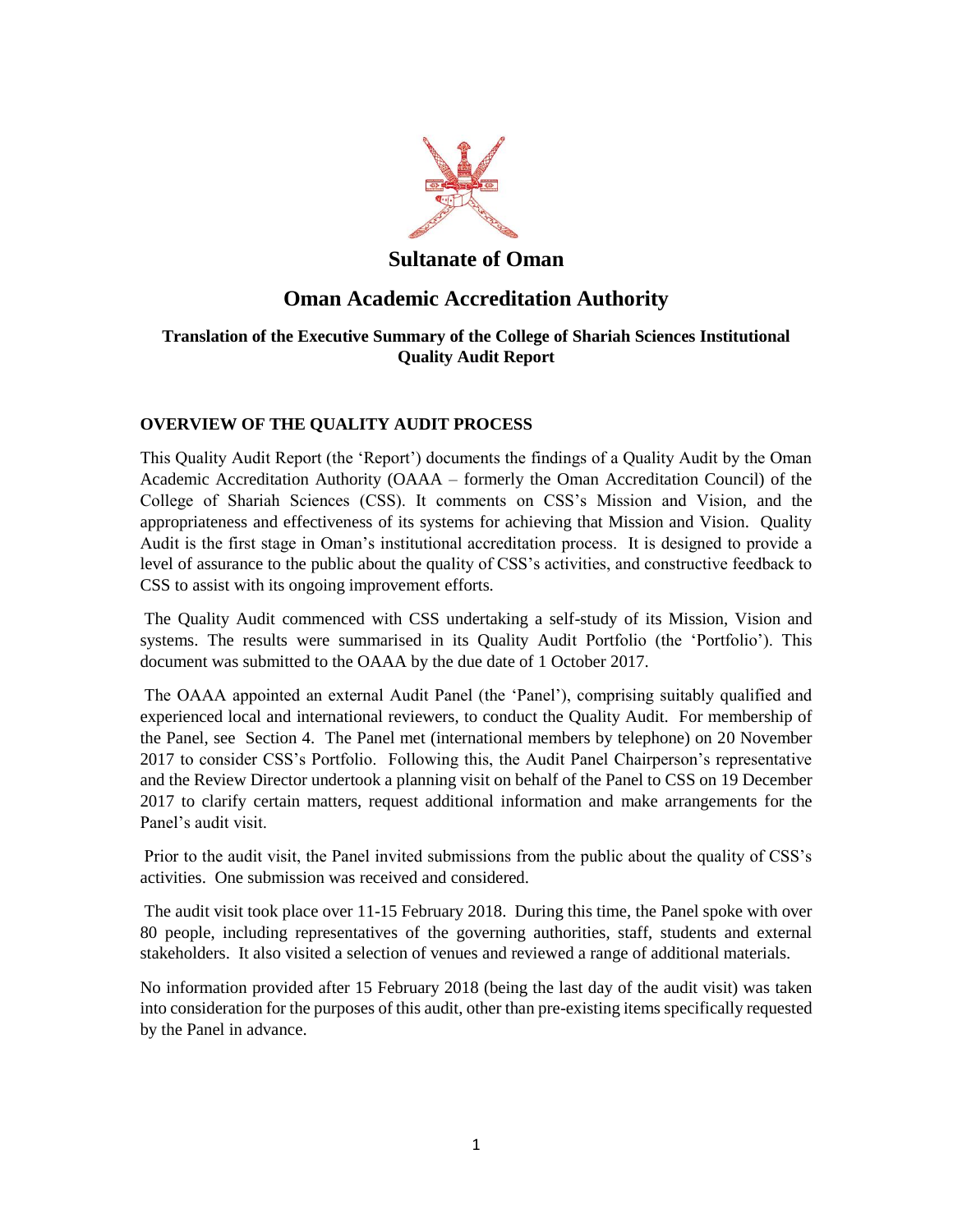The Report contains a summary of the Panel's findings, together with formal Commendations where good practices have been confirmed, Affirmations where CSS's ongoing quality improvement efforts merit support, and Recommendations where there are significant opportunities for improvement not yet being adequately addressed. The Report provides a balanced set of observations, but does not comment on every system in place at CSS.

The Panel's audit activities and preparation of this Report were governed by regulations set by the OAAA Board. This Report was approved for release by the OAAA Board on 7 April 2019.

The OAAA was established by Royal Decree No. 54/2010 to replace the Oman Accreditation Council. Its responsibilities include conducting quality audits of higher education institutions (HEIs) in the Sultanate of Oman. For further information, visit the OAAA website (http://www.oac.gov.om). Full details of the quality audit process are available in OAAA's HEI Quality Audit Manual (available from [http://www.oaaa.gov.om/QAM\\_2008\\_FINAL2.pdf\)](http://www.oaaa.gov.om/QAM_2008_FINAL2.pdf).

#### **CONCLUSIONS**

This section summarises the main findings and lists the Commendations, Affirmations and Recommendations. They are listed in the order in which they appear in the Report, and are not prioritised. It should be noted that other favourable comments and suggestions for improvement are mentioned throughout the text of the Report.

#### **Executive Summary of Findings**

The origins of the CSS go back to the Institute of Shariah Law and Preaching (ISLP), which was established by Royal Decree No.24/86 to "deliver competent graduates, cognisant of the truth of religion and able to assimilate the aspects of modern civilisation and its ever-changing issues, while maintaining the national values and ideals inspired from Islam and the cultural heritage of humanity in general, and of Oman in particular" (Portfolio, p.6). In 1999, the ISLP underwent a significant transformation, as Royal Decree No.6/99 ordered its conversion into The Institute of Shariah Sciences (ISS), within the organisational structure of the Ministry of Endowments and Religious Affairs, and attached to the Minister's Office. This move required reconsideration of the ISLP study plans and the review of its academic programmes.

In another major development, ISS started, in 2000, accepting female candidates, for the first time, to study for the Diploma in Islamic Sciences, before allowing them, in 2006, to register in the Bachelor degree programmes, which were until then exclusive for male candidates.

The most significant development, however, was the issue of the Royal Decree No.35/2014 which promoted ISS into the College of Shariah Sciences (henceforth, CSS) and sanctioned the issue of its byelaw "to help inculcate, in the Country, modern human values, based on religion, morals and beneficial knowledge" (Portfolio, p.6). As such, one of the College's key aims is to prepare specialists in Shariah sciences and comparative Islamic studies and equip them to conduct research in this field, to expand the human civilisational capital. The College also aims at establishing and promoting Islamic values, knowledge and ethics, highlighting the Omani participation in their development, and serving society's needs in Shariah and related sciences, as well as strengthening connections with fellow academic institutions in other countries. CSS also adopts a Mission to "be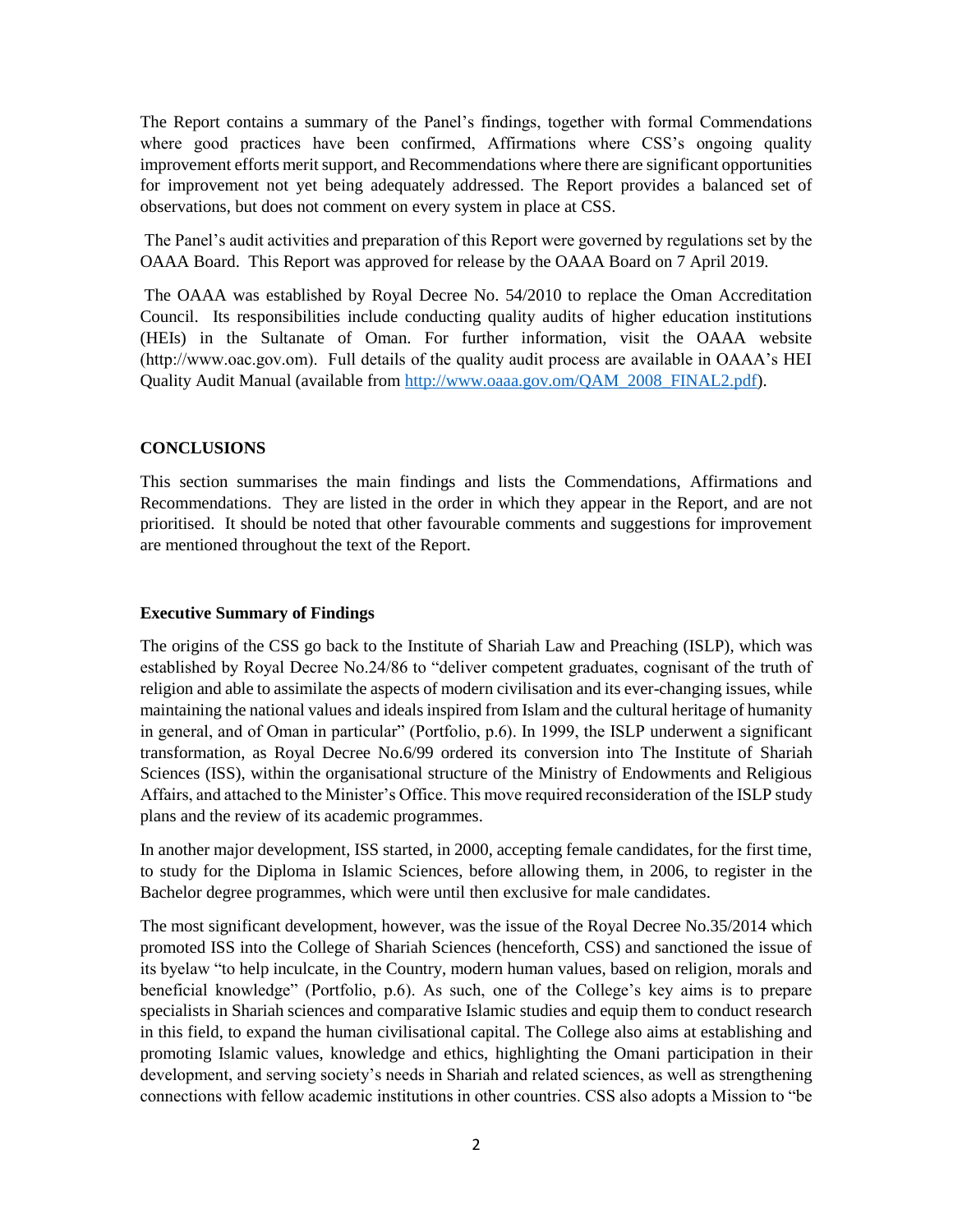a leader in Shariah-related higher education, participate in enhancing the Islamic and Omani identity, enrich human civilisation, and disseminate moderation" (Appendix 1), while its Vision is to "meet the requirements of quality in Shariah-related higher education in the teaching/learning process, research, and community engagement" (Appendix 1).

It is obvious that the self-evaluation CSS undertook in preparation for this audit has provided it with an opportunity to improve some aspects related to its policies, programmes and activities. This has been noted by the Panel in the College's initiation of improvement steps in a number of aspects identified in the Portfolio as Opportunities for Improvement (OFIs). The Panel, however, concluded that the self-study was largely descriptive, with no application of ADRI (Approach- Deployment-Results- Improvement) or any similar tool to analyse the performance of the College. Nor was there any clear analysis of the circumstances underpinning the improvement of various areas of the Portfolio. In many of its areas, particularly the OFIs, the Portfolio contained statements that were closer to expressions of intent by the College than reflections of its actual practices in the related areas. The Panel noted the College's failure to finalise many of the rules and policies meant to regulate the practices, activities, and various programmes of its academic and administrative units, which has slowed these units' discharge of their duties. The Panel also concluded that the College needed to establish the concept of quality and its requirements across all its units and among its entire staff, in the absence of an internal quality system and of an identified party, within the current organisational structure, to monitor the performance of CSS in this aspect. The Panel is of the view that the College would benefit enormously from strengthening this aspect and establishing it as an integral part of its proposed new organisational structure, once this structure has been approved. The College stated that the process of approving its new organisational structure is in its final stages, and the Panel confirmed this through the Audit Visit.

Regarding governance and management, while appreciating the thoughtfulness of the Chairperson and members of the CSS Board of Trustees, and their clear visionary approach to the development of the College and enhancement of its performance, the Panel would like to draw attention to a number of findings reached through this institutional audit process. Foremost among these findings is the need for CSS to expedite the finalisation of the policy documents which regulate its academic and administrative work, secure their approval by the relevant authorities and implement them, in conjunction with the approval and implementation of the new organisational structure which should be supported by job descriptions of the various academic, administrative, and support units. This needs to be addressed as soon as the new organisational structure is approved. Another equally important requirement, from the Panel's viewpoint, is the need to develop and implement specific mechanisms to evaluate the effectiveness of the College's various boards, committees, programmes and activities, and document any related measures. This objective would be achieved if the College developed and implemented an operational plan derived from its strategic plan. In the same context, and to ensure effectiveness of the steps abovementioned, CSS needs to urgently develop and implement an integrated system for continuous quality assurance and performance improvement, including a mechanism to collect and analyse data to inform the decision-making process. The Panel also perceives a need to develop and implement a comprehensive policy management system, a risk management policy in particular, in conjunction with the end of CSS's current transition from an institute to a college, and its accomplishment of the requirements of an autonomous HEI.

As for Student Learning by Coursework Programmes, the Panel stresses CSS's need to conduct a full review of the programmes it offers currently, including benchmarking them against similar programmes. Such a review should focus on the link between the programme and course learning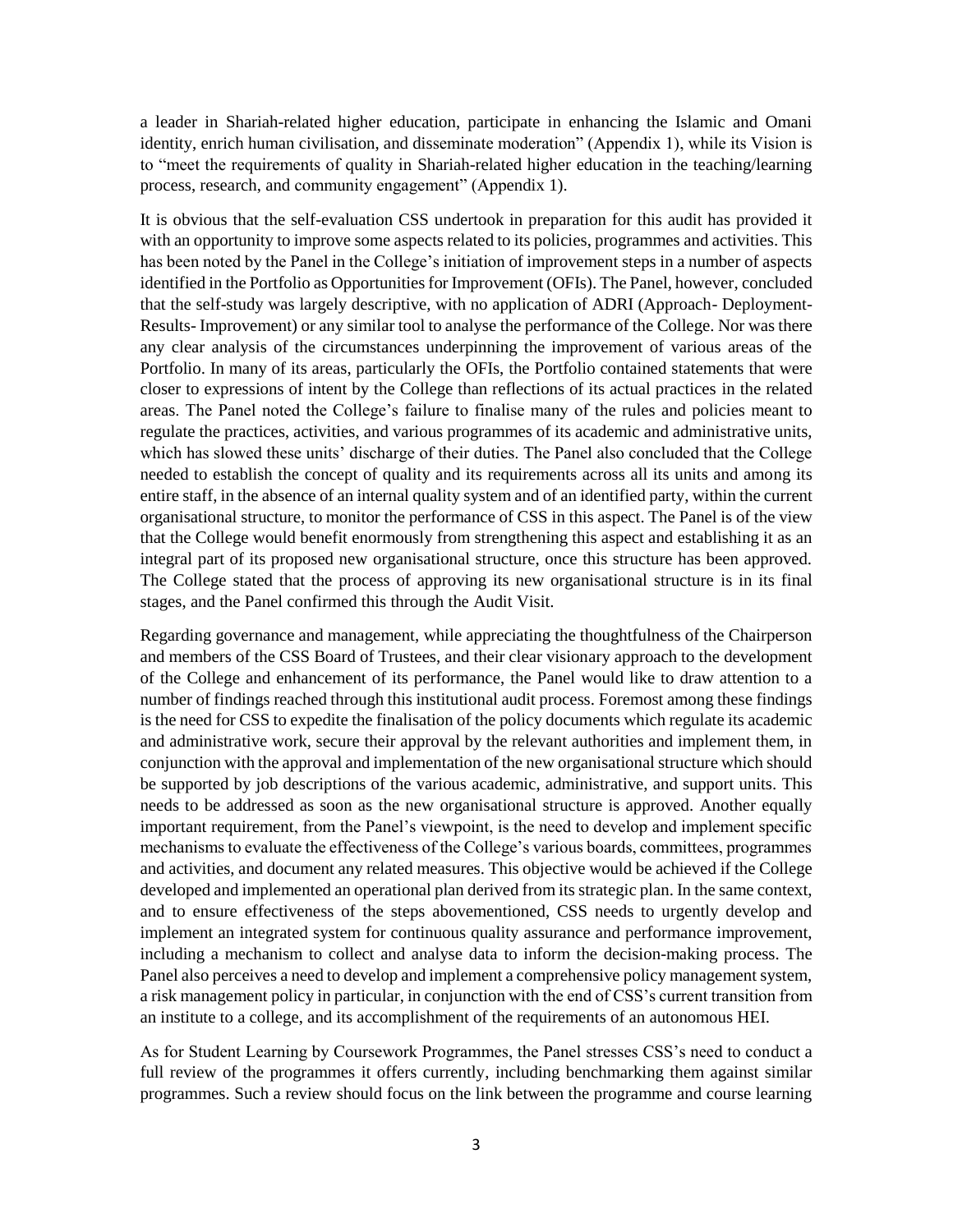outcomes (PLOs and CLOs), and link these outcomes with the generic graduate attributes and the Vision and Mission of the College, in line with the requirements of the National Qualifications Framework, and in consultation with all stakeholders. The Panel also emphasises the need for the College to review the student performance assessment methods, in line with the PLOs and CLOs, in addition to the need to improve and activate the role of academic advising, to ensure its effectiveness in supporting students in general, and those at risk in particular. The Panel equally stresses the need to analyse the student cohorts to gauge the relationship between their learning experience and the College entry requirements.

With regard to the Staff Research and Consultancy Services, the Panel stresses that scientific research and other research activities need to be among the tributaries supporting the teaching methods in the College programmes, with emphasis on staff research outputs informing and enriching the teaching and learning process. The Panel also highlights the importance for the College to develop and implement a comprehensive research policy, disseminate research ethics, ensure full compliance of students as well as staff with these, use plagiarism detection software applications, and set procedures and penalties for such violations to curb them.

Regarding Industry and Community Engagement, the Panel emphasises the need to develop and implement a policy which will help CSS further benefit from its community engagement, in order to ensure that all the activities of the College and the learning outcomes of its academic programmes are aligned to the ever-changing needs and requirements of the community.

In the area of academic support services, the Panel wishes, in the first place, to commend CSS for the big variety in the library sources, covering the various juristic schools of thought and reflecting the open-mindedness and tolerance, which mark the policy of the CSS and its academic orientations. This has also been noted by the Panel in the contents of the programmes and courses offered by the College. At the same time, the Panel sees a need for the College to review and improve its teaching and learning resources, teaching aids and e-learning resources, to ensure they meet the requirements of their users and support the teaching and learning process, in tandem with the developments in this field. The Panel also stresses the need for the College to improve the admission and registration electronic system, and to establish an integrated system for all the College units, to ensure it supports the teaching and learning process and enriches the decisionmaking process by providing data that inform decisions. The Panel also emphasises the need for CSS to keep back-up copies of the students' electronic records and documents in a safe location.

The Panel gathered from interviews with various stakeholders that there is a lack of clarity regarding the role of CSS in the distance-learning programme currently supervised and managed by the Ministry of Endowments and Religious Affairs, hosted by the College and in which many of the CSS lecturers take part. The Panel believes that such a programme provides a good opportunity in which CSS is encouraged to play a clearer and more active role by taking part in the design and delivery of its curriculum, as well as assuming a bigger role in its management. The Panel also urges CSS to develop and implement a comprehensive mechanism to ensure the quality of this programme, including its admission criteria, methods of delivery, contents, assessment methods, alignment of its learning outcomes with the College Mission and goals, in addition to defining the responsibilities of all the parties involved in its provision.

Regarding Students and Student Support Services, the Panel lauds the services and support CSS provides to its international students. On the other hand, the Panel stresses the need to provide healthcare services, particularly First Aid, on the College premises and hostels. The Panel also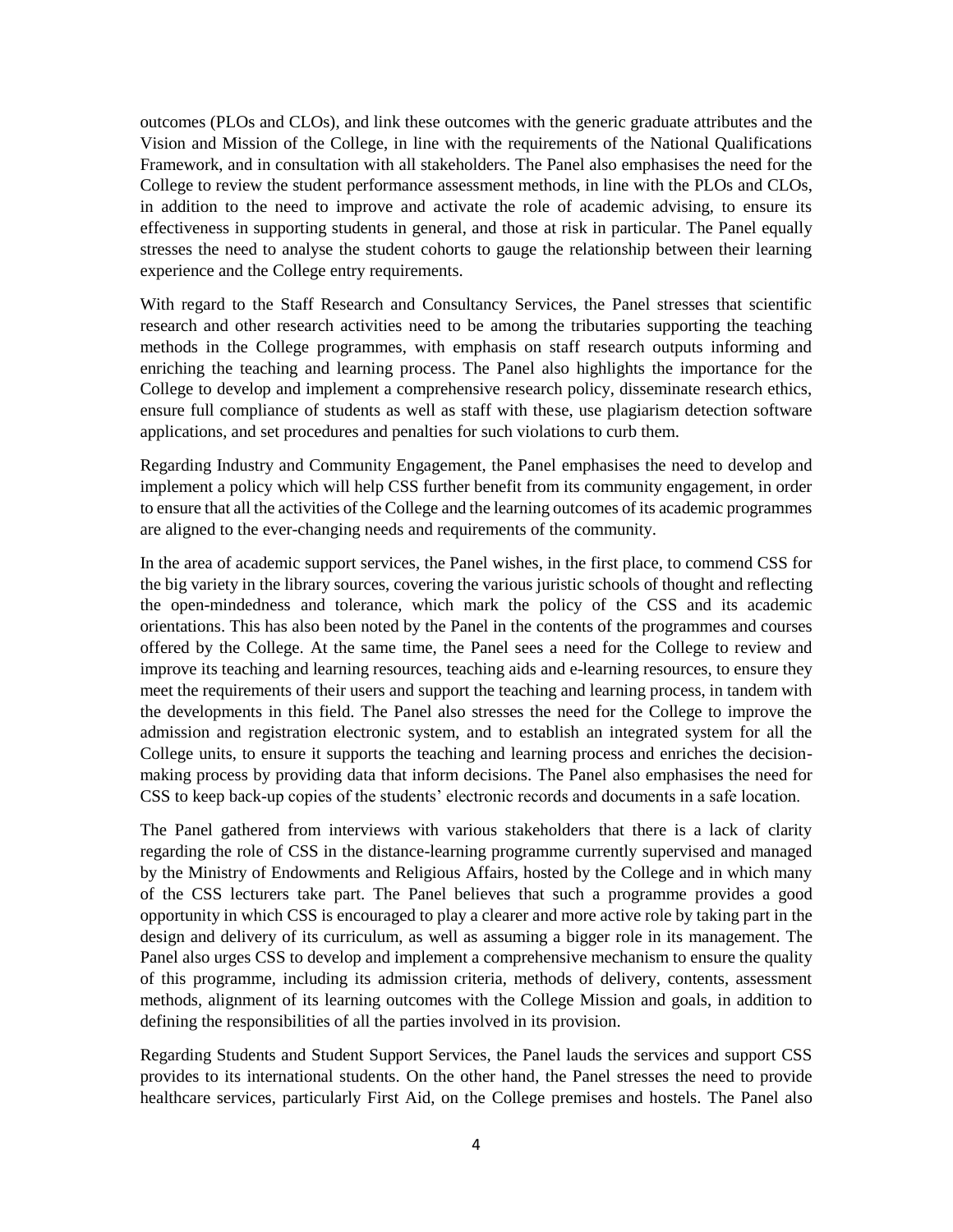recommends that CSS adhere to parity between its male and female students in the monthly allocation it disburses to them as well as the catering services in the hostels.

Finally, with respect to the Staff and Staff Support Services, the Panel commends the level of Omanisation achieved by CSS in its administrative positions. At the same time, it recommends that the College develop a comprehensive database for its staff, which can inform the development and implementation of plans to enhance their performance.

#### **Summary of Commendations**

A formal Commendation recognises an instance of particularly good practice.

- 1. The Oman Academic Accreditation Authority commends the College of Shariah Sciences for the big variety in its library sources, covering the various juristic schools and reflecting the open-mindedness and tolerance which mark the policy of the College and its academic orientations.
- 2. The Oman Academic Accreditation Authority commends College of Shariah Sciences for the range of services and support it provides to international students, and encourages the College to maintain these services and follow-up with them regularly.
- 3. The Oman Academic Accreditation Authority commends College of Shariah Sciences for the levels of Omanisation it has reached in its administrative and academic positions.

#### **Summary of Affirmations**

A formal Affirmation recognises an instance in which College of Shariah Sciences has accurately identified a significant opportunity for improvement and has demonstrated appropriate commitment to addressing the matter.

- 1. The Oman Academic Accreditation Authority supports the steps implemented by the College of Shariah Sciences to improve the teaching and learning resources, aids and infrastructure for these facilities, and urges the College to finalise these steps as soon as possible, and to develop a mechanism for assessing their effectiveness and adequacy to meet the users' needs.
- 2. The Oman Academic Accreditation Authority agrees with the College of Shariah Sciences about the need to establish a career guidance centre, as part of the proposed organisational structure, and urges the College to set this centre at the earliest possible.

#### **Summary of Recommendations**

A formal Recommendation draws attention to a significant opportunity for improvement that College of Shariah Sciences has either not yet accurately identified or to which it is not yet adequately attending.

1. The Oman Academic Accreditation Authority recommends that the College of Shariah Sciences review and revise its Mission and Vision statements, according to a defined timeframe, and in consultation with all key internal and external stakeholders, to ensure that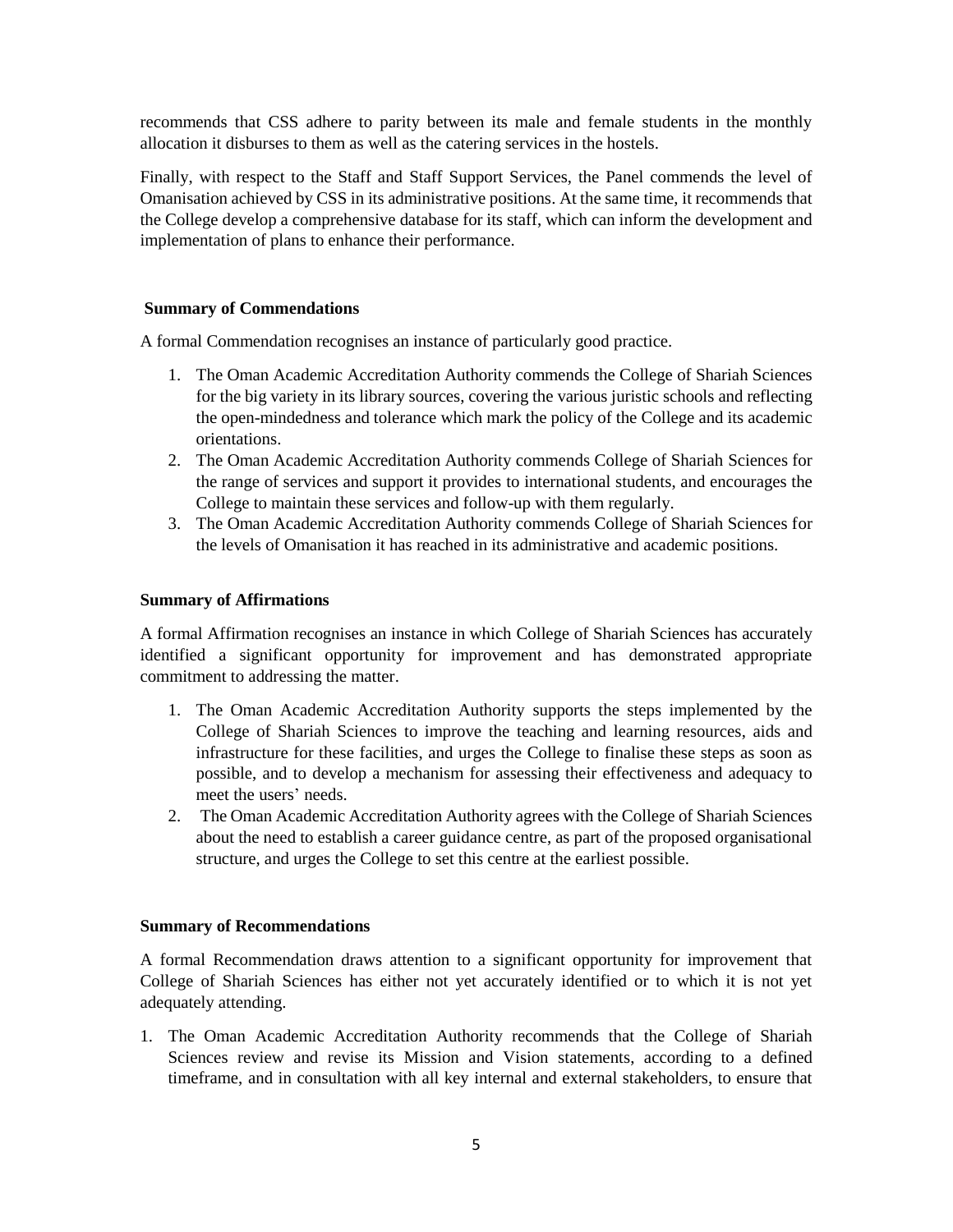these statements better reflect the strategic orientation of the College and are effective in guiding it towards the achievement of its goals.

- 2. The Oman Academic Accreditation Authority recommends that College of Shariah Sciences to develop and implement a comprehensive mechanism to evaluate the performance of the Academic Board in order to ensure its effectiveness.
- 3. The Oman Academic Accreditation Authority recommends that the College of Shariah Sciences expedite the preparation and issue of its internal academic and administrative regulations, in conjunction with its efforts to get its executive bylaw approved, to be able to operate effectively.
- 4. The Oman Academic Accreditation Authority recommends that the College of Shariah Sciences develop and implement a mechanism to evaluate the effectiveness of the committees formed by the Academic Board and ensure there are work plans and key performance indicators for each of these committees.
- 5. The Oman Academic Accreditation Authority recommends that the College of Shariah Sciences develop and implement a comprehensive system to assure quality in the College and improve its performance continuously.
- 6. The Oman Academic Accreditation Authority recommends that the College of Shariah Sciences finalise its proposed strategic plan and secure its final approval as soon as possible, so that it will be used to steer the College operations in the coming period.
- 7. The Oman Academic Accreditation Authority recommends that the College of Shariah Sciences develop and implement a comprehensive, integrated operational plan, in which priorities are set, with timeframes for their implementation, and roles and responsibilities of the departments and units are identified. The College also needs to develop a mechanism to monitor the implementation of this plan, with key performance indicators to measure progress in its implementation.
- 8. The Oman Academic Accreditation Authority recommends that the College of Shariah Sciences develop and implement a comprehensive policy to identify the various types of risks, implement appropriate mechanisms to mitigate these risks, and evaluate the effectiveness of this policy.
- 9. The Oman Academic Accreditation Authority recommends that the College of Shariah Sciences develop and implement a comprehensive system for the development and management of policies, with mechanisms to ensure their documentation and accessibility to staff and students, and review these policies regularly for effectiveness.
- 10. The Oman Academic Accreditation Authority recommends that the College of Shariah Sciences develop and implement a comprehensive policy to review its entities, including the development and implementation of a periodic review schedule and the implementation of a comprehensive system for data collection, management and analysis which includes feedback from stakeholders to support the review process and inform decision-making, so as to ensure the quality of the College activities and services.
- 11. The Oman Academic Accreditation Authority recommends that the College of Shariah Sciences to develop and implement comprehensive policy and procedures to manage student grievances and appeals, and ensure that this policy and procedures are clearly communicated to all stakeholders, particularly the students.
- 12. The Oman Academic Accreditation Authority recommends that the College of Shariah Sciences develop and implement comprehensive a health and safety system to ensure the adequacy and effectiveness of the measures taken in this area, on the College premises as well as in the hostels.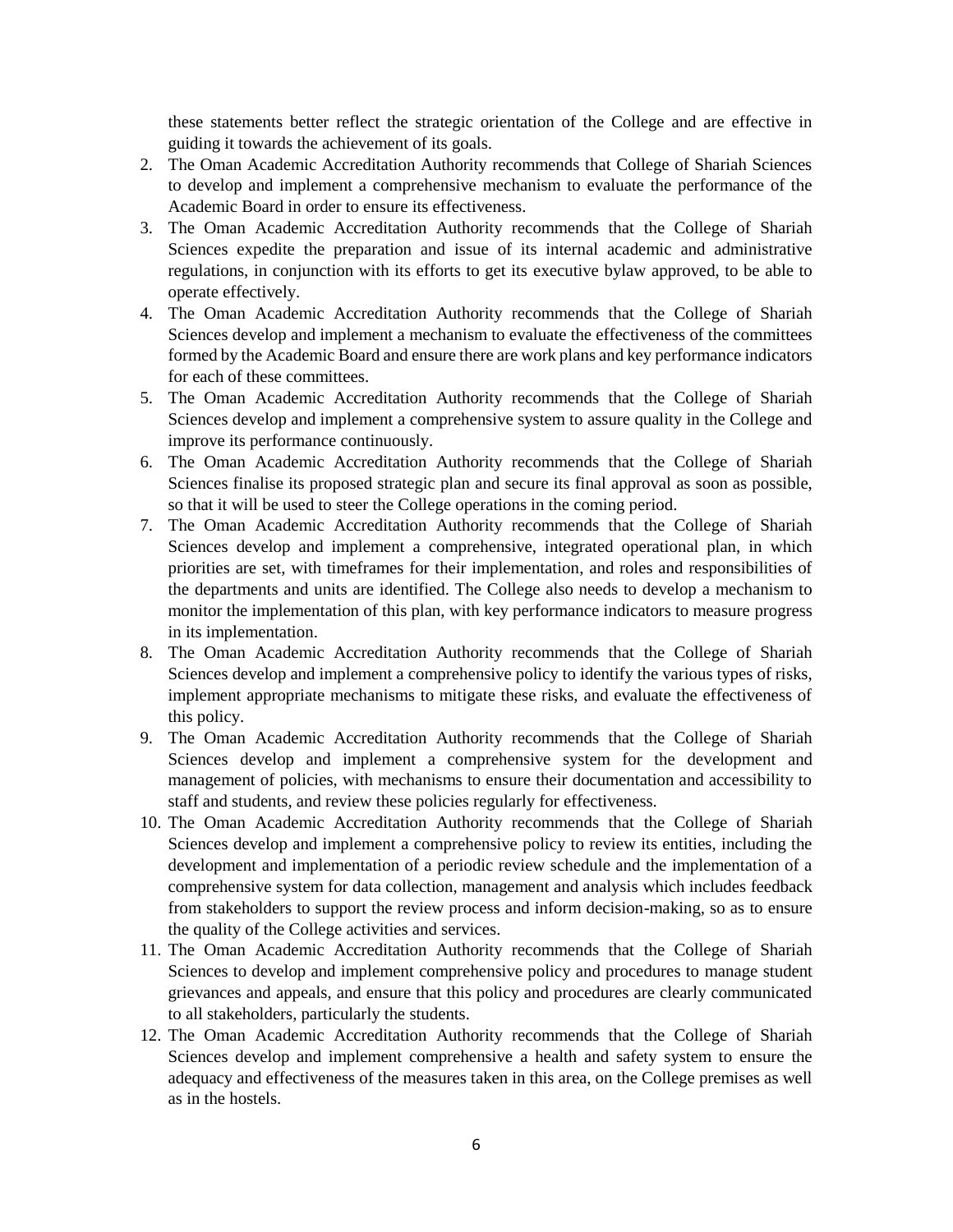- 13. The Oman Academic Accreditation Authority recommends that the College of Shariah Sciences undertake a full review of the descriptions of its programmes and qualifications, including benchmarking them against comparable regional and international programmes and qualifications.
- 14. The Oman Academic Accreditation Authority recommends that the College of Shariah Sciences undertake a review its graduate attributes, in consultation with all the key stakeholders.
- 15. The Oman Academic Accreditation Authority recommends that the College of Shariah Sciences develop and implement a comprehensive policy to review and improve its curricula and align them with the Oman National Qualifications Framework, taking into consideration the good practices in this area, benchmarking against curricula of comparable institutions, and engaging all key stakeholders in this review process.
- 16. The Oman Academic Accreditation Authority recommends that the College of Shariah Sciences develop and implement a clear policy for the entry standards which takes into consideration the link between these standards and the student progress rates through the analysis of student cohorts, to ensure the admission of qualified students to its programmes.
- 17. The Oman Academic Accreditation Authority recommends that the College of Shariah Sciences develop and implement a comprehensive system to evaluate the effectiveness of teaching whose results inform the identification of professional development needs for the academic staff and the design of programmes and events appropriate to these needs, and link this with the annual staff performance appraisal.
- 18. The Oman Academic Accreditation Authority recommends that the College of Shariah Sciences to develop a comprehensive policy, with detailed procedures that cover all aspects of the research components in the coursework programmes, including the student graduation projects.
- 19. The Oman Academic Accreditation Authority recommends that the College of Shariah Sciences develop and implement a mechanism to define practices which violate academic integrity and intellectual property, use modern technologies to detect them, and educate and train students and academic staff on the use of these technologies to uphold academic integrity.
- 20. The Oman Academic Accreditation Authority recommends that the College of Shariah Sciences review the study plans of the programmes it offers and consider making placement compulsory rather than optional, in line with the needs and nature of each programme, and develop a comprehensive student placement policy, including placement learning outcomes, roles and responsibilities of students and supervisors, mechanisms for oversight, evaluation and feedback from the stakeholders to inform review and improvement processes.
- 21. The Oman Academic Accreditation Authority recommends that the College of Shariah Sciences review the assessment methods it uses to ensure their effectiveness in measuring the students' achievement of the targeted learning outcomes and that assessment methods are mapped with these outcomes, and analyse students' performance to inform improvements of the assessment process.
- 22. The Oman Academic Accreditation Authority recommends that College of Shariah Sciences, as a matter of urgency, undertake an analytical study to identify and address the reasons behind the rise in the failure rates and the decline in graduation rates.
- 23. The Oman Academic Accreditation Authority recommends that the College of Shariah develop and implement a comprehensive academic advising system, ensure a clear and common understanding of this process among the stakeholders, particularly the academic staff, develop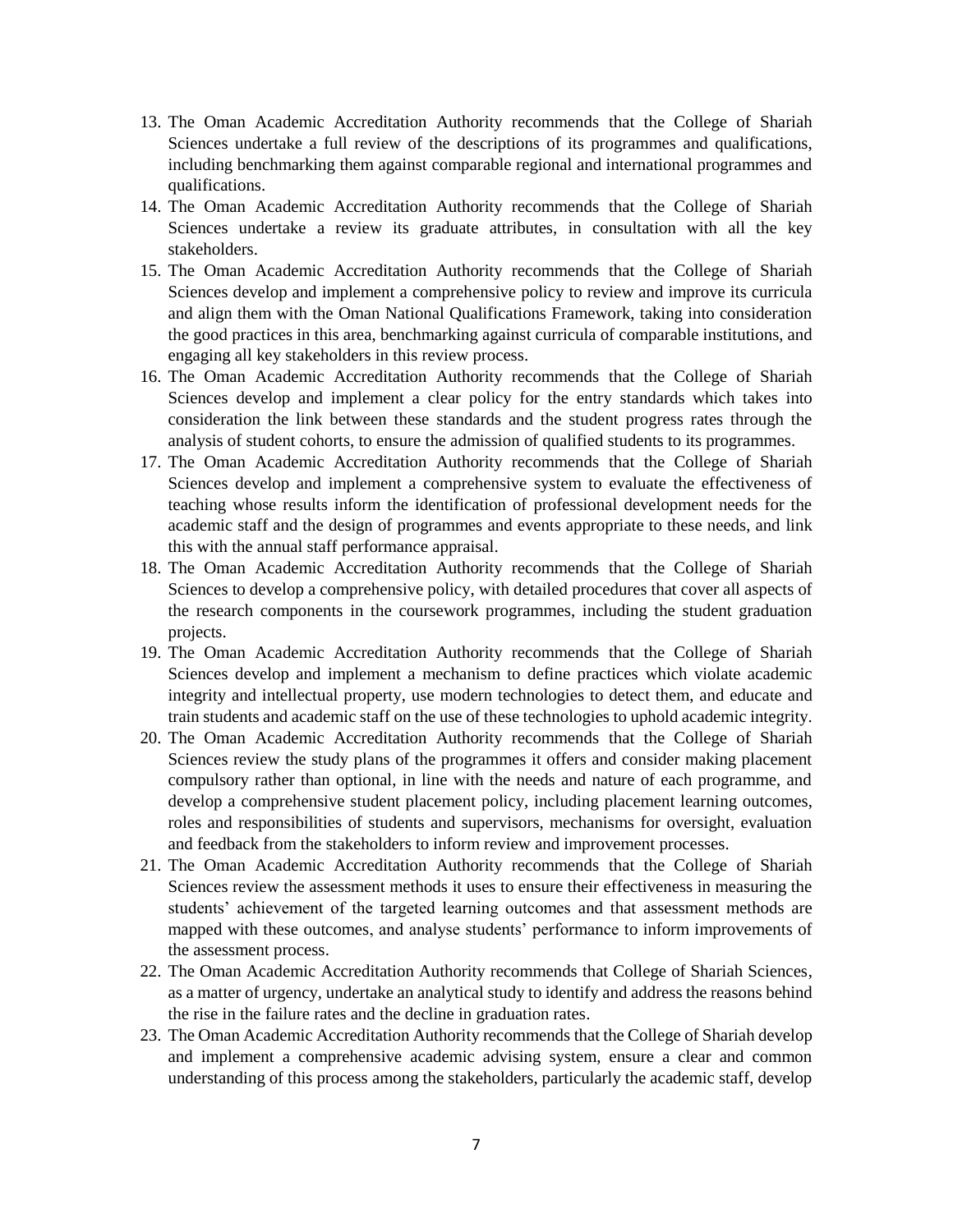and implement a mechanism to provide appropriate support to the students at risk, and review this system regularly for effectiveness.

- 24. The Oman Academic Accreditation Authority recommends that the College of Shariah Sciences to develop a graduate database to ensure effective communication with its graduates, establish a communication mechanism with them, such as an alumni association, analyse graduate destinations, by using feedback from all stakeholders, and use this relationship to improve the College's administrative and academic performance.
- 25. The Oman Academic Accreditation Authority recommends that the College of Shariah Sciences to develop and implement a comprehensive research plan, in line with the College Mission and Vision, nature and goals, and ensure the required financial resources to implement this plan.
- 26. The Oman Academic Accreditation Authority recommends that the College of Shariah Sciences develop, implement and maintain an effective research ethics policy.
- 27. The Oman Academic Accreditation Authority recommends that the College of Shariah Sciences analyse the academic staff research needs and activities, and set and implement a comprehensive policy to develop academic staff members and improve their research skills.
- 28. The Oman Academic Accreditation Authority recommends that the College of Shariah Sciences develop and implement a mechanism to ensure the nexus between teaching and research, and ensure that teaching and learning in the College are informed, among other aspects, by research outputs.
- 29. The Oman Academic Accreditation Authority recommends that the College of Shariah Sciences develop and implement a comprehensive industry and community relations plan, with mechanisms to evaluate the effectiveness of these relations and collect feedback from all stakeholders to inform the improvement of activities and ensure their alignment with the needs of the targeted parties.
- 30. The Oman Academic Accreditation Authority recommends that College of Shariah Sciences, as soon as its bylaw and proposed organisational structure are approved, activate the centres and units responsible for industry and employer engagement, course review, and academic specialisations, and develop and implement a mechanism to ensure the establishment of an effective and constructive relationship with the community and relevant employers, for the College to remain abreast of the job market requirements.
- 31. The Oman Academic Accreditation Authority recommends that the College of Shariah Sciences develop and implement a policy and detailed procedures to ensure effective and systematic engagement with the bodies representing the professional sector for informed decision-making regarding the alignment of all the College activities, academic programmes and student learning outcomes with the requirements of this sector, with a mechanism to benchmark all academic programmes.
- 32. The Oman Academic Accreditation Authority recommends that the College of Shariah Sciences ensure the activation of the memoranda of understanding it had signed with various international education institutions to serve the purposes for which these memoranda have been signed.
- 33. The Oman Academic Accreditation Authority recommends that the College of Shariah Sciences adopt an integrated planning method for academic support services which allows the College to identify and provide the academic needs to ensure an appropriate learning environment, with a mechanism to evaluate the effectiveness of these services.
- 34. The Oman Academic Accreditation Authority recommends that the College of Shariah Sciences develop and implement a mechanism to maintain the security and integrity of the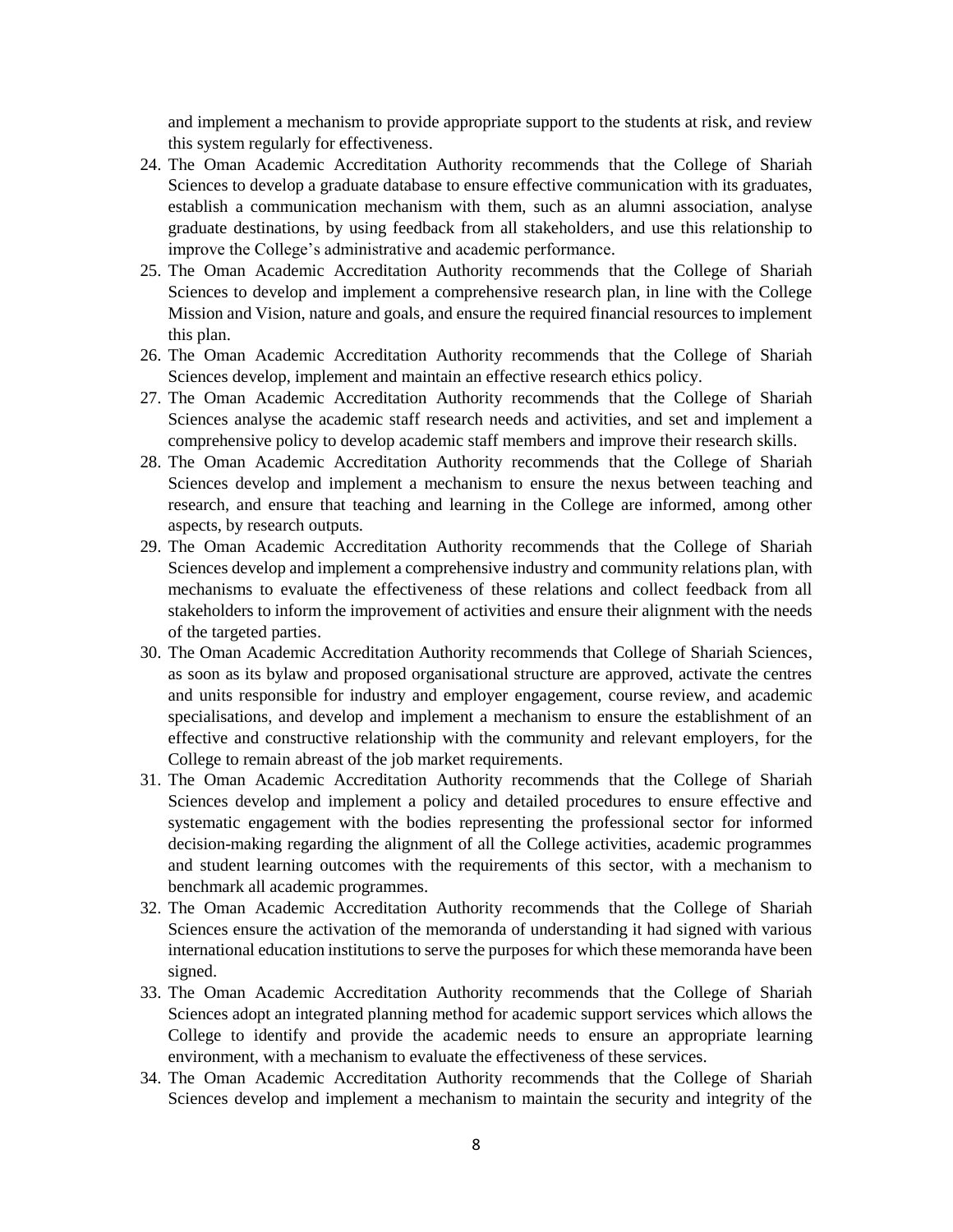students' electronic data, define the privileges of the parties which have access to this database, keep records in a safe place, with copies thereof in a different place and readily retrievable whenever the need arises.

- 35. The Oman Academic Accreditation Authority recommends that the College of Shariah Sciences develop its current admission and records electronic system, as part of a comprehensive information system which covers all other systems (such as academic advising, IT, and human resources) to ensure support to the teaching and learning process.
- 36. The Oman Academic Accreditation Authority recommends that the College of Shariah Sciences develop and implement a mechanism to improve its library services, including benchmarking these services and activating the e-library.
- 37. The Oman Academic Accreditation Authority recommends that the College of Shariah Sciences develop and implement a mechanism to ensure the quality of the distance learning programme it hosts, with focus on its entry standards, delivery methods, content selection, assessment methods, alignment of its learning outcomes with the goals and Mission of the College, as well as the roles and responsibilities of all the parties involved in its delivery.
- 38. The Oman Academic Accreditation Authority recommends that the College of Shariah Sciences conduct a full evaluation of the student learning support services and activities and improve them to ensure the provision of an attractive and supportive learning environment is created, in line with the nature of study in the College, and set a mechanism to evaluate the effectiveness of the services in this area.
- 39. The Oman Academic Accreditation Authority recommends that the College of Shariah Sciences develop and implement a comprehensive plan to regulate and manage all the student services, including robust mechanisms to evaluate the effectiveness of these services on a regular basis to inform improvement plans.
- 40. The Oman Academic Accreditation Authority recommends that the College of Shariah Sciences develop a manual or protocols to deal with student databases and evaluate their effectiveness based on feedback from stakeholders.
- 41. The Oman Academic Accreditation Authority recommends that the College of Shariah Sciences ensure parity between male and female students in their monthly allowance.
- 42. The Oman Academic Accreditation Authority recommends that College of Shariah Sciences, as a matter of urgency, take appropriate measures to provide healthcare services to the College community, on campus or on other premises associated with it, particularly the hostel facilities, and evaluate the quality of these services regularly.
- 43. The Oman Academic Accreditation Authority recommends that the College of Shariah Sciences pay more attention to social and recreational events and activities to the students at par with other events and activities, and provide recreational facilities associated with these activities, and set a policy to prepare and implement these programmes and activities and evaluate their effectiveness.
- 44. The Oman Academic Accreditation Authority recommends that the College of Shariah Sciences expedite the establishment of a human resources department so that it undertakes all the procedures related to the planning and management of human resources, including defining the roles and responsibilities for the staff members at all levels, outlining their job descriptions and reporting lines, and planning staff support services for them, in line with the College Mission and Strategic Plan.
- 45. The Oman Academic Accreditation Authority recommends that the College of Shariah Sciences develop a comprehensive staff database to inform the planning and implementation of professional development programmes for its staff members.